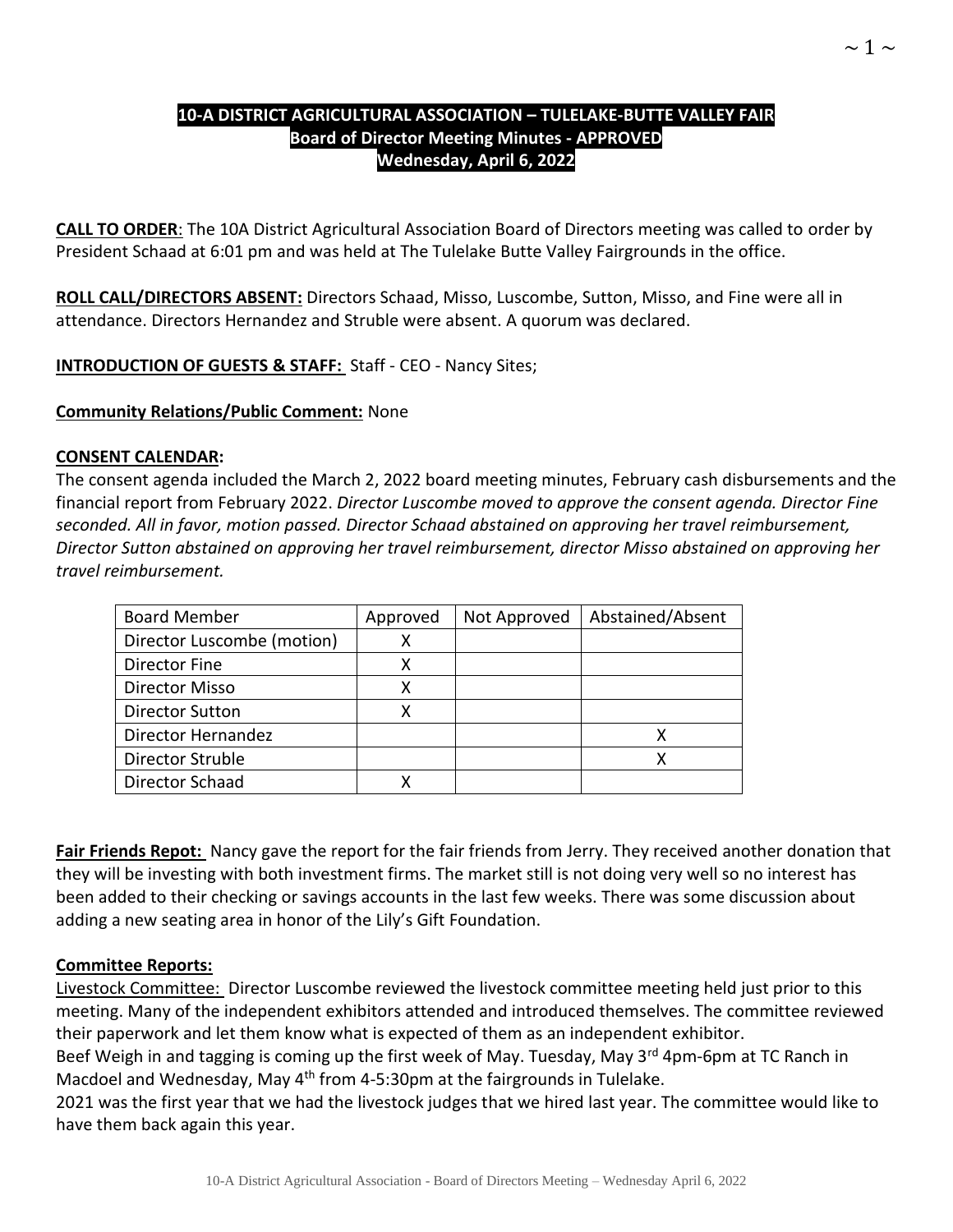Tara Porterfield sent in a proposal for having ultra sounds done on the animals this year. Nancy will need to look into the cost of having an ultra sound tech come to the fair. Lizzie Struble has agreed to return as the livestock superintendent for 2022.

President Schaad appointed a committee for the exhibitor handbook. There are a lot of updates and changes to complete with the exhibitor handbook. Mary Schuck, Mary Hall, Director Fine and Director Schaad will meet to discuss these changes. Lizzie already gave Nancy her changes so we will add those. Rhonda Hemphill sent her changes for the Gymkhana and PeeWee showmanship as well.

**Public Relations Committee:** Director Sutton asked if the board had an opinion about having a "fair program" or if we were going to do a schedule and have everything else online as we have in the past. They were all in agreement that all we really need printed is the schedule and the rest can be online. Emily is working on the design for the 2022 fair logo.

**Special Events Committee:** Nancy reviewed the Casino Night financials. We did very well and everyone had a great time. We do need to address the line as registration. The slot machines are pretty high maintenance so we will do something else for that next year, maybe some arcade games. Director Sutton suggested that we get the casino money sooner so that we can make packages up ahead of time. We may need to add a package that includes drink tickets so they can purchase them all at the same time. We may not need a DJ next year; Jay Davis was a great addition as the MC for the evening. Golf Tournament – June 4th Indian Camp Golf Course

# **TBVF Staff Reports - Administration & Maintenance:**

Office Staff – Beckie retiring June 1 so Nancy will be looking for a new office assistant. Nancy reviewed the payroll changes that took effect on July 1, 2021. These are being corrected as well as the payroll taxes that need corrected.

We need to start thinking about the Parade Grand Marshal and Farmer and Rancher of the year. Jr. Fairboard Applications are due May 2.

Fireworks – Spoke with Malin they would like for us to do it again. Spoke with the fireworks company. Their minimum on the 4th is \$15,000, for a little bit bigger show. Our usual budget was around \$12,000. If we do a show on the 2nd or 3rd instead the price goes down to \$13,110. The funding will go through the Malin Community Service Club. The board would like to see us do the fireworks on the 4<sup>th</sup>.

Exhibitor Handbook – I would like all changes that we know of by the end of next week so I can get working on content. If we get everything in by April 15, I should be able to get it up on the website and printed by mid-May. Also need to get ribbons and buckles ordered, President Schaad suggested that we have an awards meeting soon. She appointed Director Struble and Director Fine to that committee. They will be April 26<sup>th</sup> at 1pm if that will work for everyone.

TEACH – Has moved in to the admission building. They are planning on being there for about three years or so for now.

Modoc County Sherriff Office – Would like to hold an emergency services meeting here on May 3rd 2022. This meeting will go over plans for power shut offs and emergency plans if power shut offs occur. It will be from 6:30-7:30pm

Maintenance – Quotes for paving/gravel; would like a budget to do \$150,000 this year and the remaining next year. New monitor in the Arts and Crafts Building. AJ is working with Dave for a couple of months. Mary was gone for a couple of weeks but will go back to three days a week. Will need to hire after AJ leaves for irrigation and mowing.